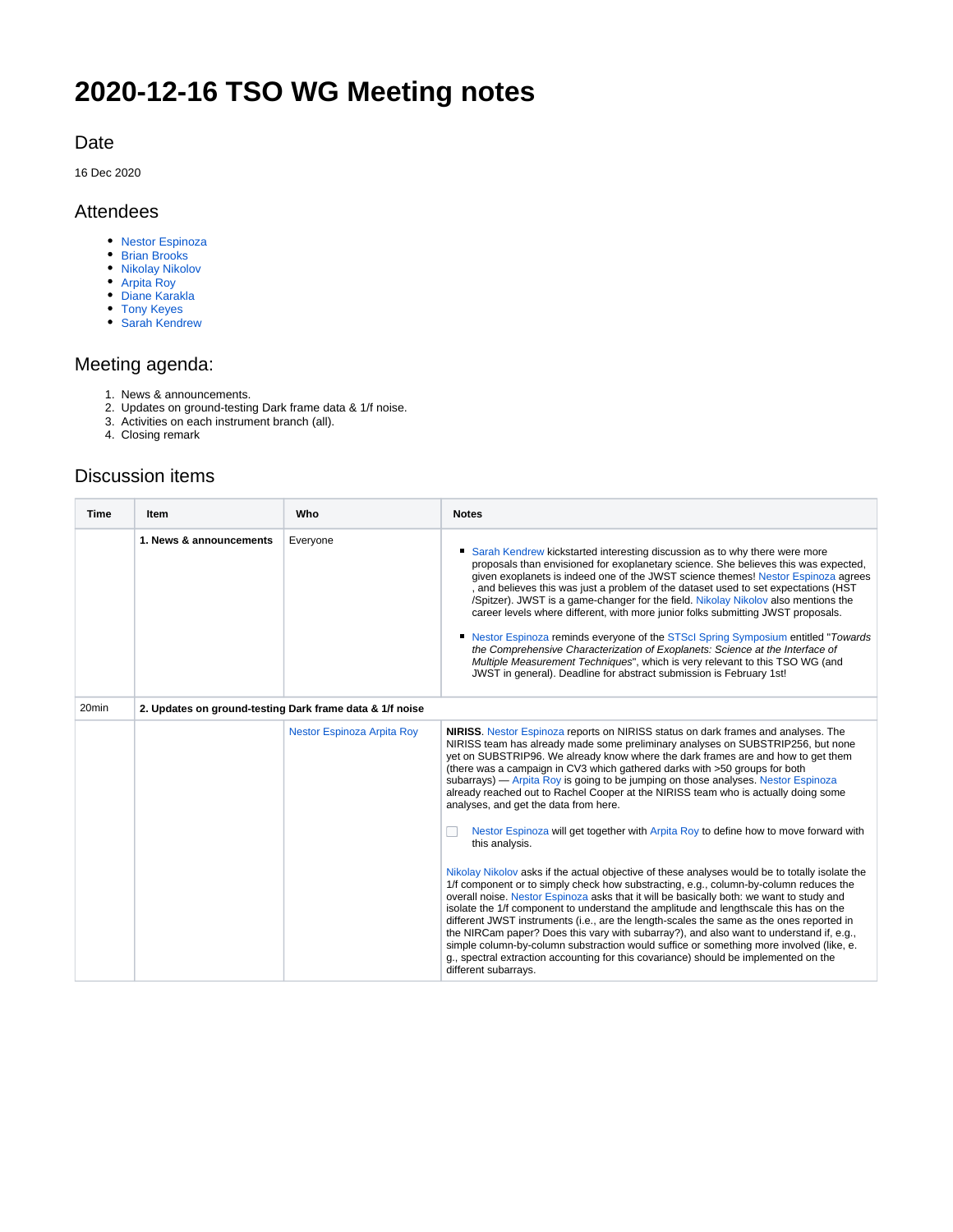|       |                                               | <b>Tony Keyes Stephan Birkmann</b><br>Diane Karakla | <b>NIRSpec.</b> Stephan Birkmann pointed Diane Karakla and Tony Keyes to how to get the<br>data. Diane Karakla summarized her search for the data on the OTIS campaign/data. This<br>morning she got some data from the archive - she's getting more data than she was<br>requesting to the database; so she's trying to make sense of this data.                                                                                                                                                                                                                                                                                                                                                                                                                                                                                                                                                                                                             |  |
|-------|-----------------------------------------------|-----------------------------------------------------|---------------------------------------------------------------------------------------------------------------------------------------------------------------------------------------------------------------------------------------------------------------------------------------------------------------------------------------------------------------------------------------------------------------------------------------------------------------------------------------------------------------------------------------------------------------------------------------------------------------------------------------------------------------------------------------------------------------------------------------------------------------------------------------------------------------------------------------------------------------------------------------------------------------------------------------------------------------|--|
|       |                                               |                                                     | Stephan Birkmann mentions the fact that for the smallest subarrays, the correlation might<br>be between columns, and in this case perhaps the 1/f noise reduction might be better on a<br>moving-average basis rather than on a column-by-column. This is something to study as<br>well. Nestor Espinoza asks if folks have had a look at Bernard Rauscher's et al. paper (and<br>references therein) on 1/f noise, where they seem to have studied some of this already. Ste<br>phan Birkmann mentions that yes, but that's only applicable to the full frame — although<br>they did some studies as well on a similar setting as what we are planning here. Nestor<br>Espinoza mentions this is great because this provides a bit of comparison to any analyses<br>that will get done.                                                                                                                                                                      |  |
|       |                                               |                                                     | Nikolay Nikolov asked Stephan Birkmann if row-by-row substraction (due to odd-even<br>effect) is done before the column-by-column substraction — he is seeing in NIRCam this<br>helps. Stephan Birkmann mentions that indeed they remove this, but they take the values<br>from all the odd and even reference pixels, and use a median/average of them to remove<br>the same value to even/odd rows. Nestor Espinoza suggest perhaps given Nikolay Nikolov<br>is using the entire rows independently, it would be good to check these values are indeed<br>compatible between even/odd rows. If they are, then use the method identified by Stephan<br>Birkmann.                                                                                                                                                                                                                                                                                             |  |
|       |                                               | <b>Sarah Kendrew</b>                                | <b>MIRI.</b> Sarah Kendrew reached out to Mike Reagan about this — and it appears 1/f is a<br>smaller concern over there than for the close NIR (i.e., NIRSpec, NIRISS and NIRCam). St<br>ephan Birkmann suggests this is because of the ASIC feature - given MIRI does not use<br>this, then 1/f noise is not such a big issue.                                                                                                                                                                                                                                                                                                                                                                                                                                                                                                                                                                                                                              |  |
|       |                                               |                                                     | Sarah Kendrew will write a paragraph on this to summarize it in our technical report.                                                                                                                                                                                                                                                                                                                                                                                                                                                                                                                                                                                                                                                                                                                                                                                                                                                                         |  |
|       |                                               |                                                     | Nikolay Nikolov asked if MIRI is going to produce some TSO observations. Sarah Kendrew<br>mentions that right now it is not straightforward to include this to MIRISim — however,<br>there is a student in France (exonoodle; see below) that kind of does this. Sarah Kendrew<br>will take a look at this in order to understand how this does work in practice. Nikolay Nikolov<br>asks if there was a TSO-like ground-testing campaign for MIRI; something like the<br>NIRSpec one — Sarah Kendrew mentions there was indeed a JPL TSO-like test; this was<br>with an LED, whose voltage was modulated slightly. Those data are not pipeline<br>compatible though - so it does require some "manual" handling/processing. Stability of<br>the source was not really good as well. This is an "imaging" test (i.e., no spectra), so might<br>be tougher to analyze than the NIRSpec experiment. She will dig some of those reports for<br>everyone to read. |  |
|       |                                               |                                                     | Regarding exonoodle, Sarah Kendrew will reach out to the lead author to see if she<br>can give either a Science Coffee talk on the tool, a small tutorial on it to the TSO WG<br>or both.                                                                                                                                                                                                                                                                                                                                                                                                                                                                                                                                                                                                                                                                                                                                                                     |  |
|       |                                               | Nikolay Nikolov Brian Brooks                        | <b>NIRCam.</b> Currently compiling the data they have on NIRCam. One detail is that analyses<br>have been done on full frame only.                                                                                                                                                                                                                                                                                                                                                                                                                                                                                                                                                                                                                                                                                                                                                                                                                            |  |
| 30min | 3. Activities on each instrument branch (all) |                                                     |                                                                                                                                                                                                                                                                                                                                                                                                                                                                                                                                                                                                                                                                                                                                                                                                                                                                                                                                                               |  |
|       |                                               | Nestor Espinoza Arpita Roy                          | <b>NIRISS activities.</b> Nestor Espinoza mentions that there the IS Checklists are being<br>defined within the branch. He mentions that he put forward a discussion on uncertainties<br>on the ephemerides (especially for eclipses, where eccentricity and argument of periastron<br>might be a problem) that he believes might really be cross-instrument. He'll do some write-<br>up within NIRISS to define the details on how to check for this (which is a bit more<br>complicated for eclipses), and share with the WG.                                                                                                                                                                                                                                                                                                                                                                                                                               |  |
|       |                                               | <b>Tony Keyes Stephan Birkmann</b><br>Diane Karakla | <b>NIRSpec activities</b> . There are some concerns about the total duration of the visit. Tony<br>Keyes mentions that internal discussion was focused on how to define the "padding"<br>before the event that wants to be scheduled, as this might be different for NIRSpec due to<br>detector settling concerns. Nestor Espinoza mentions that this was loosely defined in the<br>exoplanet examples in JDox, but that there is no clear guideline on this on, e.g., the TSO<br>best-practices — we should discuss this, and define any consensus for these reviews<br>ASAP, as well as plan ahead for Cycle 2 (which might receive important input from<br>Comissioning/Calibration exposures).<br>Nestor Espinoza proposes this should be a discussion point on the next meeting.                                                                                                                                                                         |  |
|       |                                               | <b>Sarah Kendrew</b>                                | <b>MIRI activities</b> . There is a good discussion on very long exposures. There seems to be<br>some limitations we might need to discuss/understand. Jira ticket: .                                                                                                                                                                                                                                                                                                                                                                                                                                                                                                                                                                                                                                                                                                                                                                                         |  |
|       |                                               |                                                     | Will also be a discussion item on the next TSO WG meeting.                                                                                                                                                                                                                                                                                                                                                                                                                                                                                                                                                                                                                                                                                                                                                                                                                                                                                                    |  |